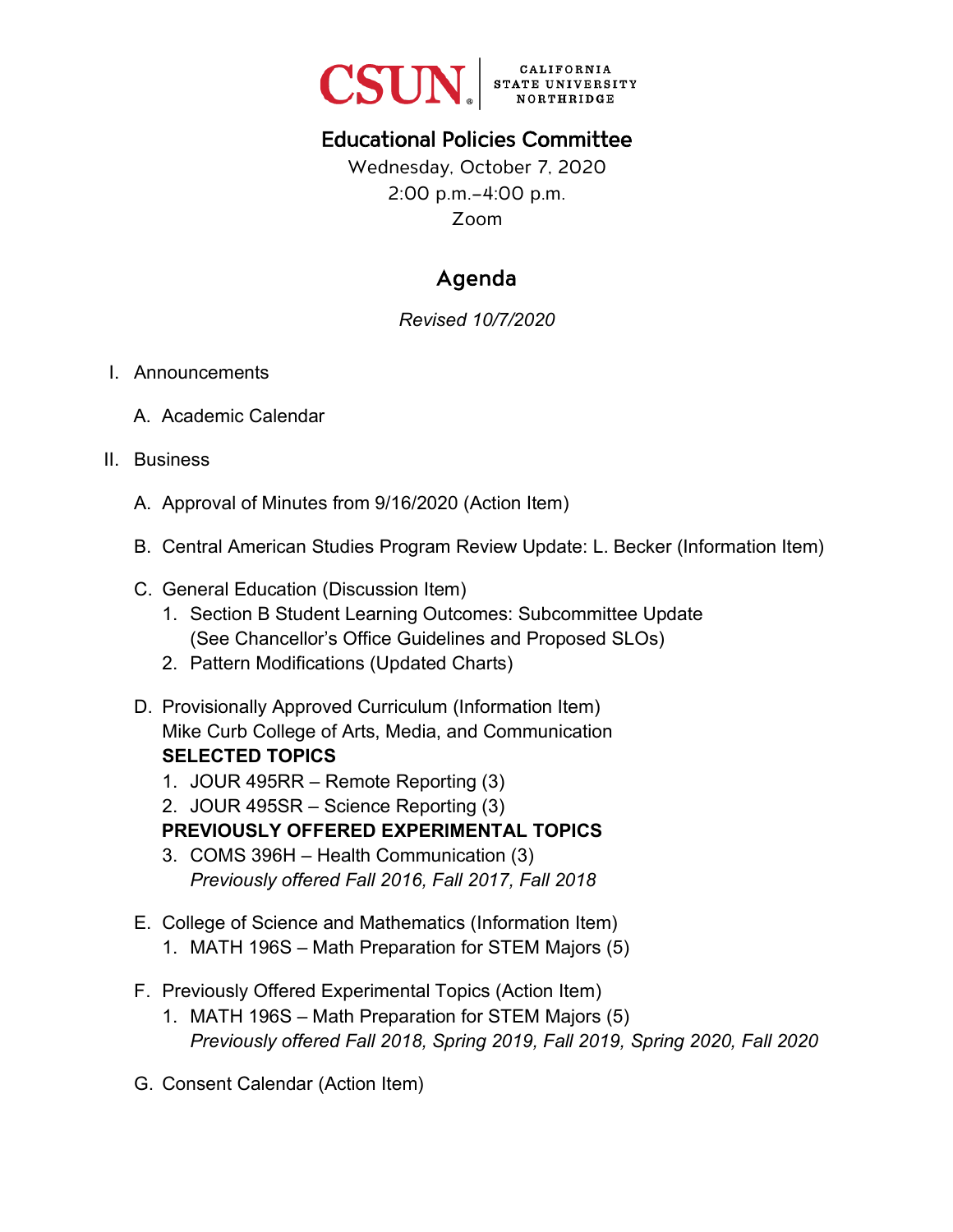H. College of Health and Human Development (Information Item)

# *Health Sciences*

### *Course Modifications*

- 1. HSCI 434 Lactation Education: Prenatal and Perinatal Period (3) *Change course level from Undergraduate Only to Undergraduate/Graduate*
- 2. HSCI 446 Lactation Education: Postpartum Period (3) *Change course level from Undergraduate Only to Undergraduate/Graduate*
- I. College of Health and Human Development (Action Item) *Child and Adolescent Development*

#### *New Course*

- 1. CADV 180 Statistics in Applied Developmental Science (3) *Program Modifications*
- 2. Child and Adolescent Development, B.A. Early Childhood Development Option
- 3. Child and Adolescent Development, B.A. Applied Developmental Sciences Option

## *Health Sciences*

### *Course Modification*

4. HSCI 465ELM – Teaching Health in the Elementary School Classroom (1) *Change course description and requisites* 

## *Program Modification*

- 5. Public Health, B.S.
- J. College of Engineering and Computer Science (Action Item)

#### *Computer Science*

## *New Courses*

- 1. COMP 111A/L Introduction to Algorithms and Programming A and Lab (2/1)
- 2. COMP 111B/L Introduction to Algorithms and Programming B and Lab (2/1)
- 3. COMP 488 Advanced Practicum in Information Technology (2)
- 4. CIT 488 Advanced Practicum in Information Technology (2) *Manufacturing Systems Engineering and Management Program Modification*
- 5. Engineering Management, B.S.
- K. Streamlined Process for Updating Course Titles (Discussion Item)
- L. Interstate Passport (Action Item)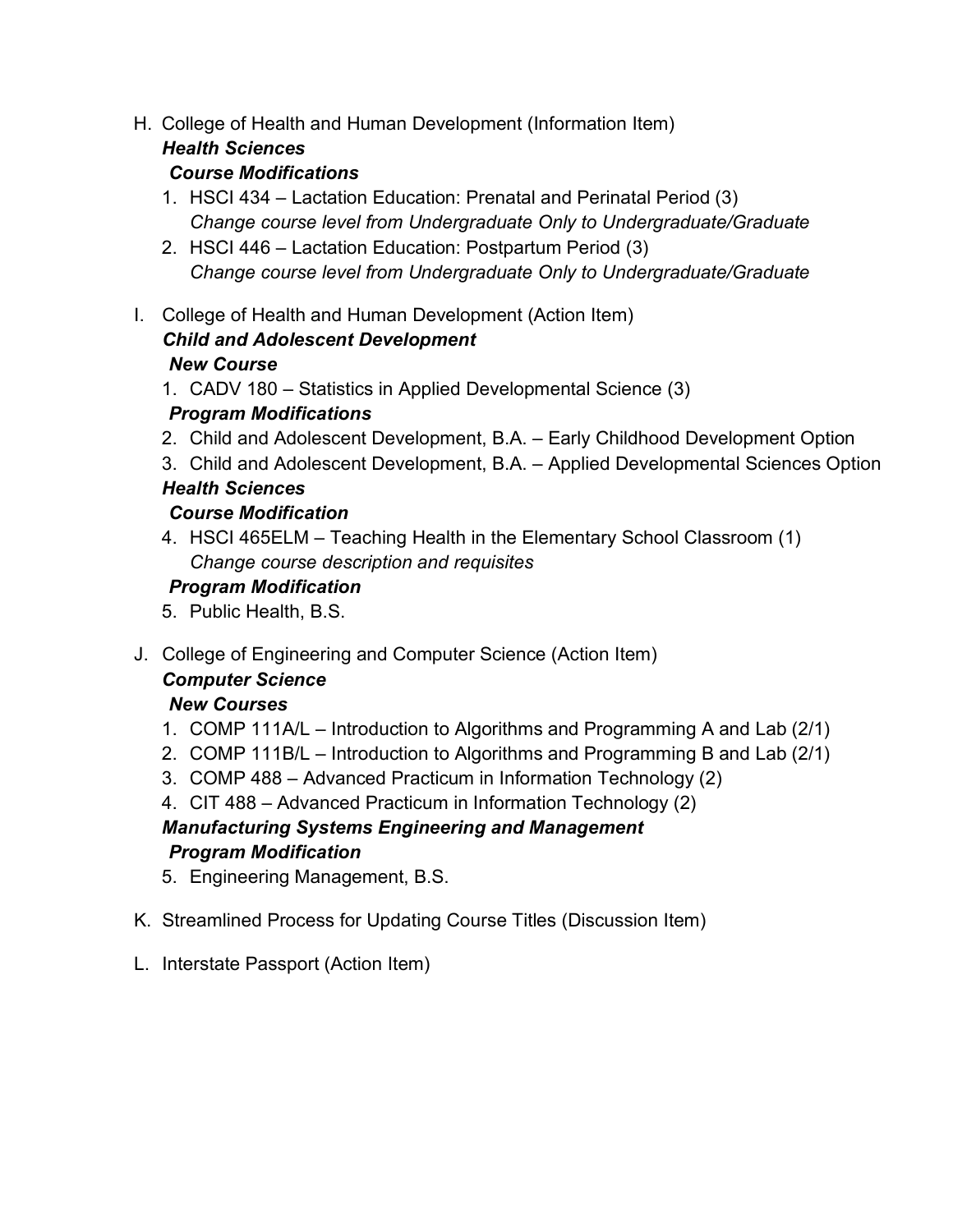

# Educational Policies Committee

Wednesday, October 7, 2020 2:00 p.m.–4:00 p.m. Zoom

## Consent Calendar

*Revised 10/7/2020*

Some curriculum proposals will be moved onto a "consent calendar" on the agenda. The purpose of the consent calendar will be to expedite items deemed to be minor and noncontroversial. The Chair of EPC will move items onto the consent calendar in consultation with the Executive Secretary of the Committee. All of these items will remain available for review by all EPC members and any EPC member may remove an item from the consent calendar at any time prior to or during the meeting at which the item is to be considered. Items on the consent calendar will be acted upon as a single item. (EPC Standard Operating Procedures, page 3.)

A. College of Social and Behavioral Sciences

## *History New Course (Returning from 9/16/20 for addition of WI matrix)*

- 1. HIST 389 Disability in American History and Law (3) *Proposed for GE Section D1 Social Sciences*
- B. Student Success

#### *Course Modification (Returning from 9/16/20 for addition of IC matrix)*

- 1. UNIV 100 Freshman Seminar (3) *Change course description*
- C. College of Health and Human Development *Child and Adolescent Development Course Modifications*
	- 1. CADV 250 The Child and Adolescent Development Profession (3) *Change title, short title, description*
	- 2. CADV 394 Child and Adolescent Development Internship I (3) *Change course description*
	- 3. CADV 494 Child and Adolescent Development Internship II (3) *Change course description and requisites*

#### *Health Sciences*

#### *Course Modifications*

4. HSCI 331 – Public Health Education (3) *Change course title, short title and description*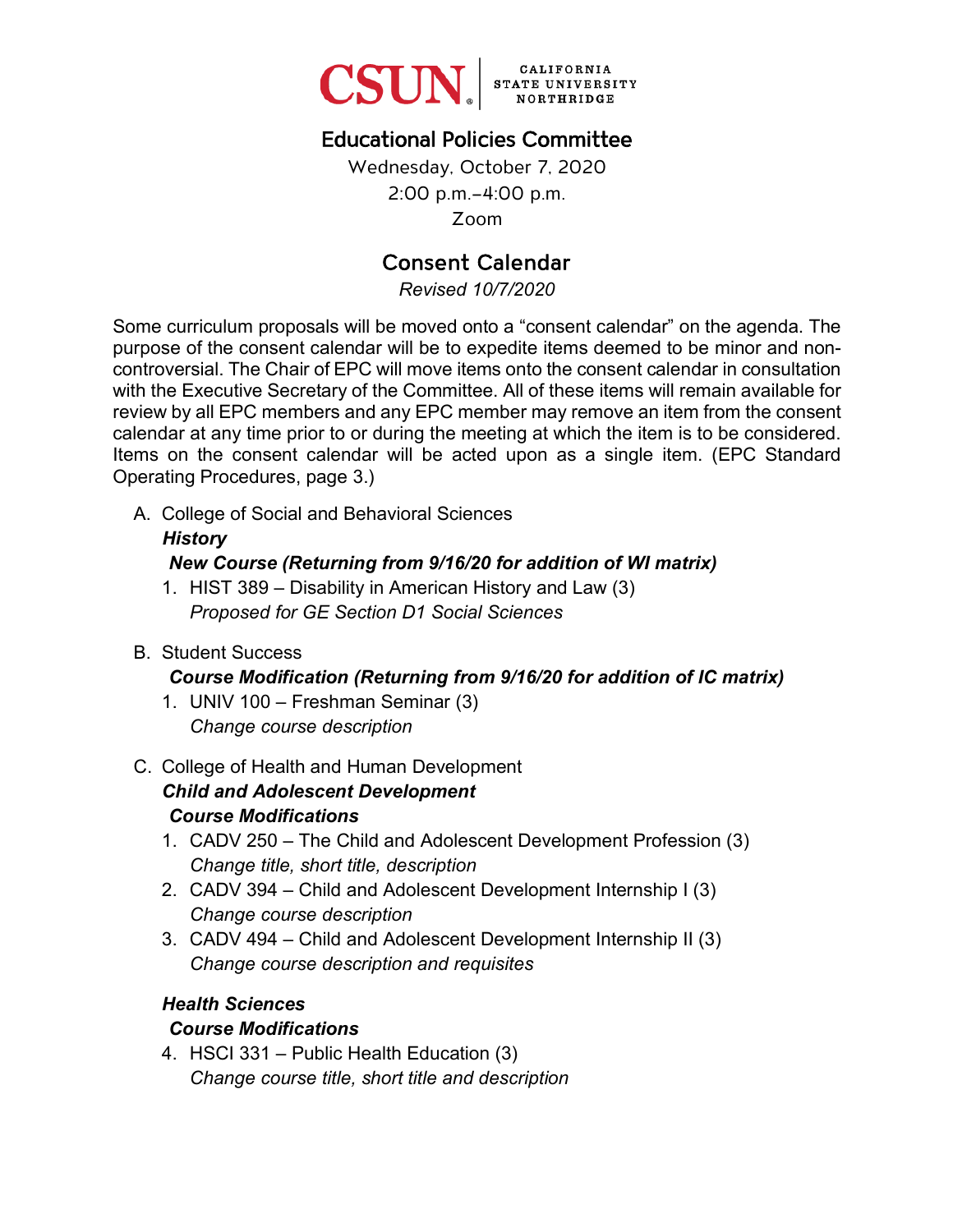- 5. HSCI 390/L Biostatistics and Lab (3/1) *Change course description and requisites*
- 6. HSCI 431 Health Behavior (3) *Change course title, short title and description*
- 7. HSCI 437 Strategies for Making Health Decisions (3) *Change course title, short title and description*
- 8. HSCI 439 Community Health Action (3) *Change course description and requisites*
- 9. HSCI 441 Community Health Education (3) *Change title, short title and description*
- 10.HSCI 465ELM Teaching Health in the Elementary School Classroom (1) *Change course description and requisites Moved to 10/7/2020 Agenda Item II.I.4.*
- 11.HSCI 466ADO Health Issues of the Adolescent (1) *Change course description*
- 12.HSCI 488 Epidemiology: Study of Disease (3) *Change course level, title, short title and description*

*Program Modifications*

- 13. Public Health, B.S. *Moved to 10/7/2020 Agenda Item II.I.5.*
- 14. Gerontology Minor

## *Kinesiology*

## *Program Modification*

- 15. Kinesiology, B.S. All Options *Pattern Modification to count KIN 345/L in GE Section B5 Scientific Inquiry and Quantitative Reasoning*
- D. College of Engineering and Computer Science

# *Computer Science*

## *Course Modification*

1. COMP 442 – Machine Learning Principles (3) *Change course description and requisites* 

#### *Electrical and Computer Engineering Course Modification*

2. ECE 443/L – Pulse and Waveshaping Circuit Design and Lab (3/1) *Change course title, short title, description and requisites*

## *Mechanical Engineering*

## *Course Modifications*

- 3. AE 486A Senior Design in Aerospace Engineering (2) *Change course description and requisites*
- 4. ME 462 Internal Combustion Engines (3) *Change course description and requisites*